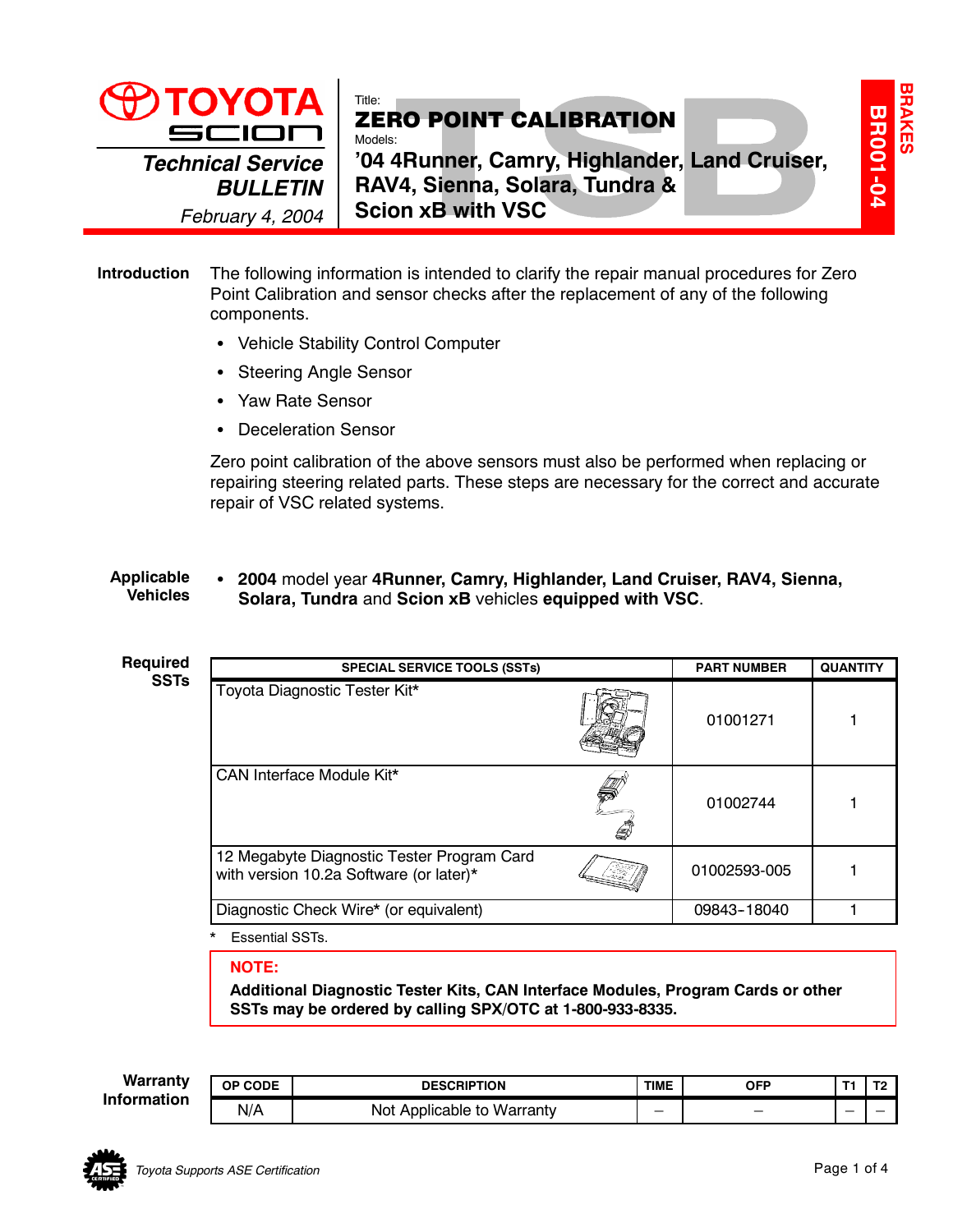#### **Zero Point Calibration Procedure Using Diagnostic Tester Calibration**

**Procedure With Diagnostic Tester**

1. Connect Diagnostic Tester to DLC3.



2. Follow the flow below for the calibration procedure.

# **NOTE:**

**While performing the Zero Point Calibration, do not tilt, move or shake the vehicle. The vehicle must remain in a stationary condition throughout the entire process. Be sure to perform the procedure on a level surface with an inclination of less than 1%.**

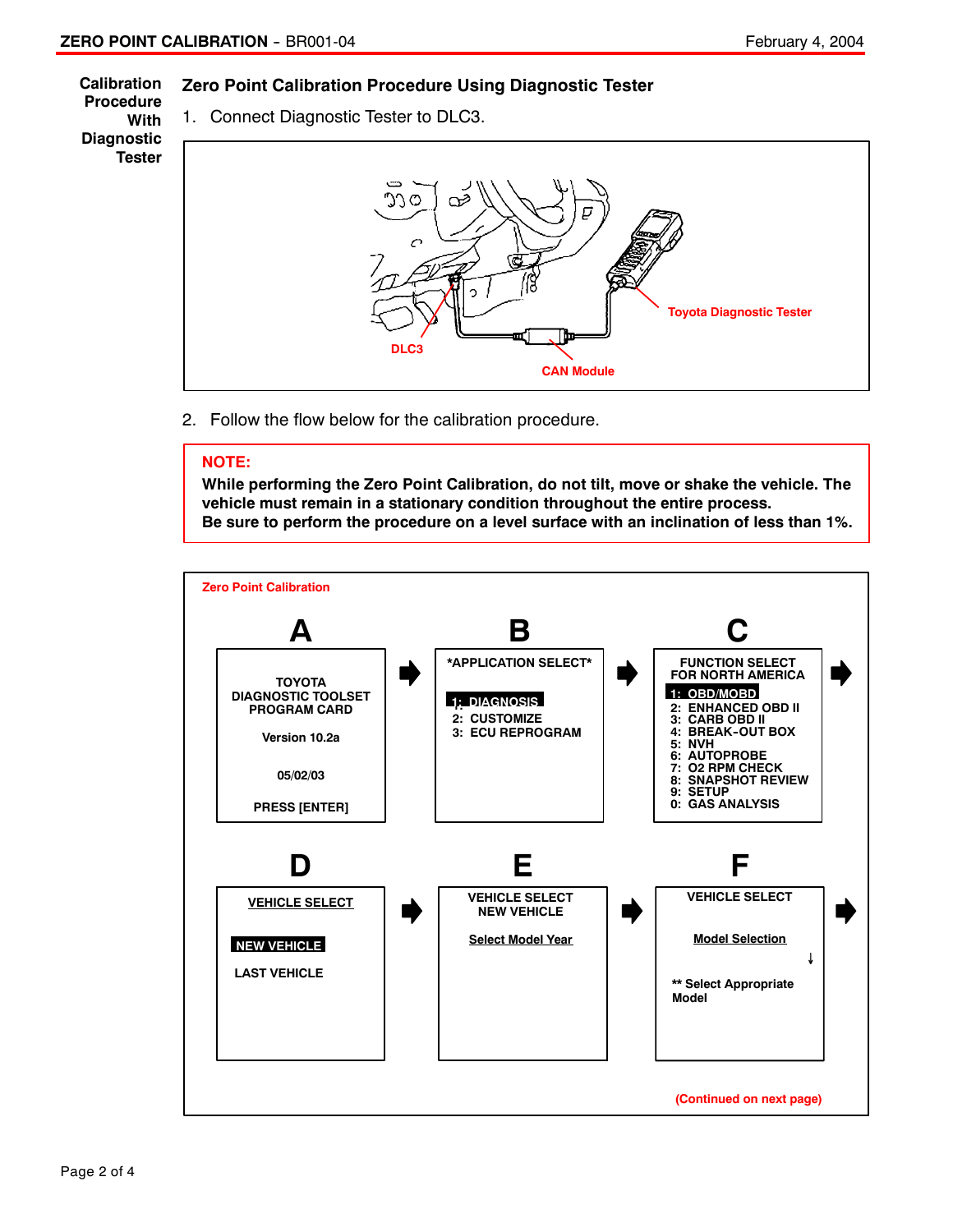

3. Drive the vehicle for **at least 5 minutes** to confirm Zero Point Calibration is complete.

# **NOTE:**

**If viewing Diagnostic Tester Data List after repair, the Steering Angle Sensor may remain at 1150 until the vehicle reaches 28 mph. This is a normal condition until the learned values of the steering angle have been achieved.**